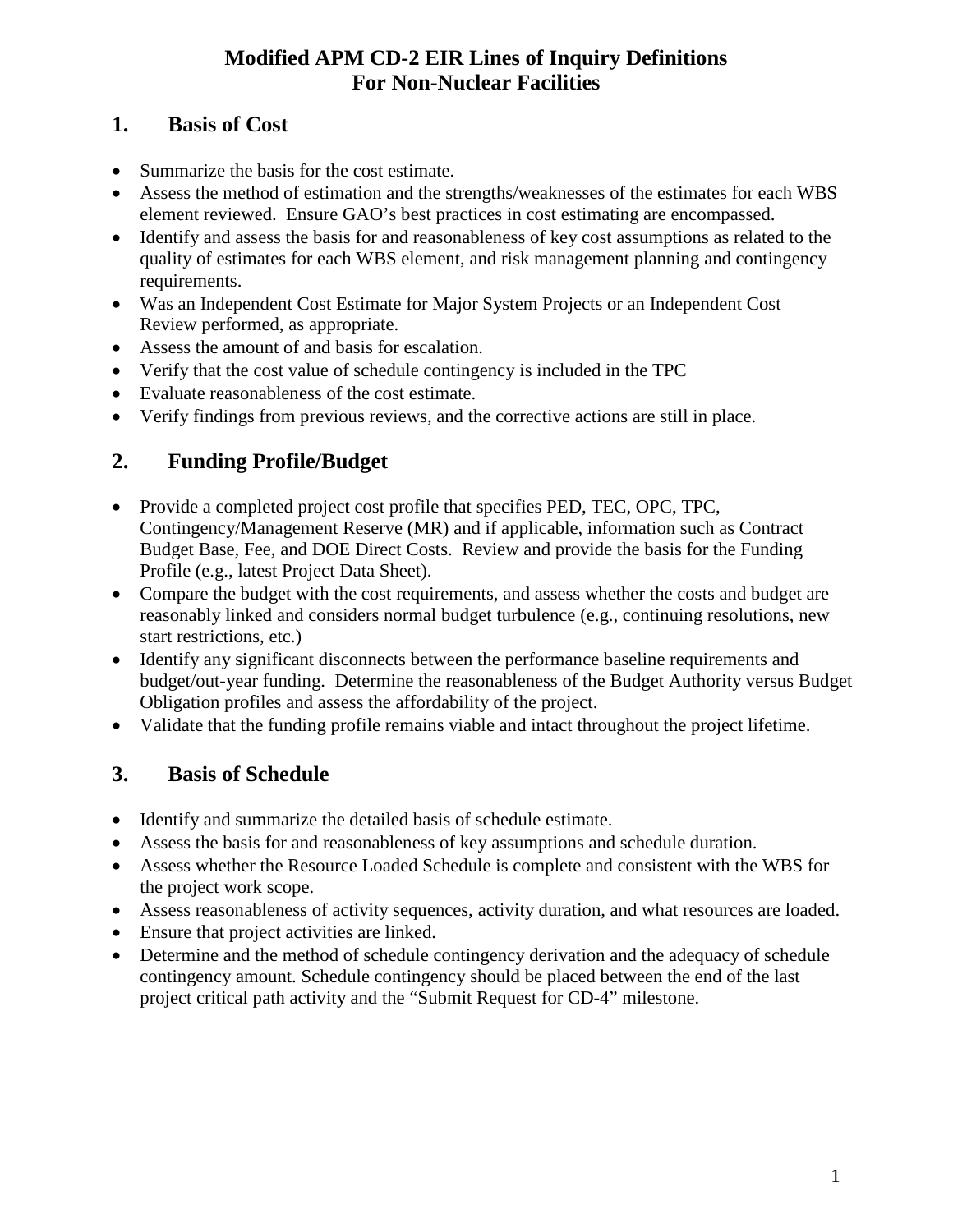## **4. Critical Path**

- Assess whether the Critical Path is reasonably defined. Assess whether the Critical Path is based on an integrated schedule and that the schedule durations are reasonable.
- Assess the critical path schedule for level of effort activities and verify that "near critical paths" are clearly identified.

# **5. Basis of Scope**

- Assess whether the WBS and WBS dictionary incorporate all project work scope (including QA/QC, safety, security, ES&H, and other Policies, Orders, Standards, and Guides including DOE O 413.3B.). Ensure that the defined work scope and system requirements are derived from and consistent with the approved Mission Need and include a clear definition of responsibility for execution of each or the defined portions of work.
- Assess if the WBS represents a reasonable breakdown of the project work scope and if it is effective for internal management control and reporting.
- Identify and assess the basis for and reasonableness of key programmatic, economic, and project scope assumptions. Identify all underlying technical assumptions and assess whether they are sound and reasonable.
- Assess whether the requirements are defined well enough to validate a performance baseline.
- Assess whether the CD-4 (project completion) activities, requirements, and project key performance parameters (KPP) are clearly defined. Assess whether these activities and requirements are under change control and not expected to change. Ensure the KPPs are measurable and can reasonably be determined as complete.

# **6. Basis of Design—for Hazard Category 1, 2, and 3 Nuclear Facilities**

### **7. Preliminary Design Review and Comment Disposition**

- Assess whether the design is sufficiently matured to establish the performance baseline.
- Confirm that a design review has been performed by a qualified team and provide an assessment of whether the design review team had appropriate experience and technical disciplines
- Ensure the adequacy of the preliminary design including adequacy of the drawings and specifications, and consistency with system functions, requirements, and KPPs.
- Review the design review comments and responses. Assess whether these comments have been incorporated into the design, and whether the costs and schedule associated with design changes have been incorporated into the performance baseline.

# **8. Start-Up Planning and Operations Readiness**

- Ensure the start-up test plan identifies who and how tests will be determined to be successful. Also, that associated equipment and instrumentation has been included in the design.
- Review the startup and operational readiness test requirements and plans and assess whether they represent: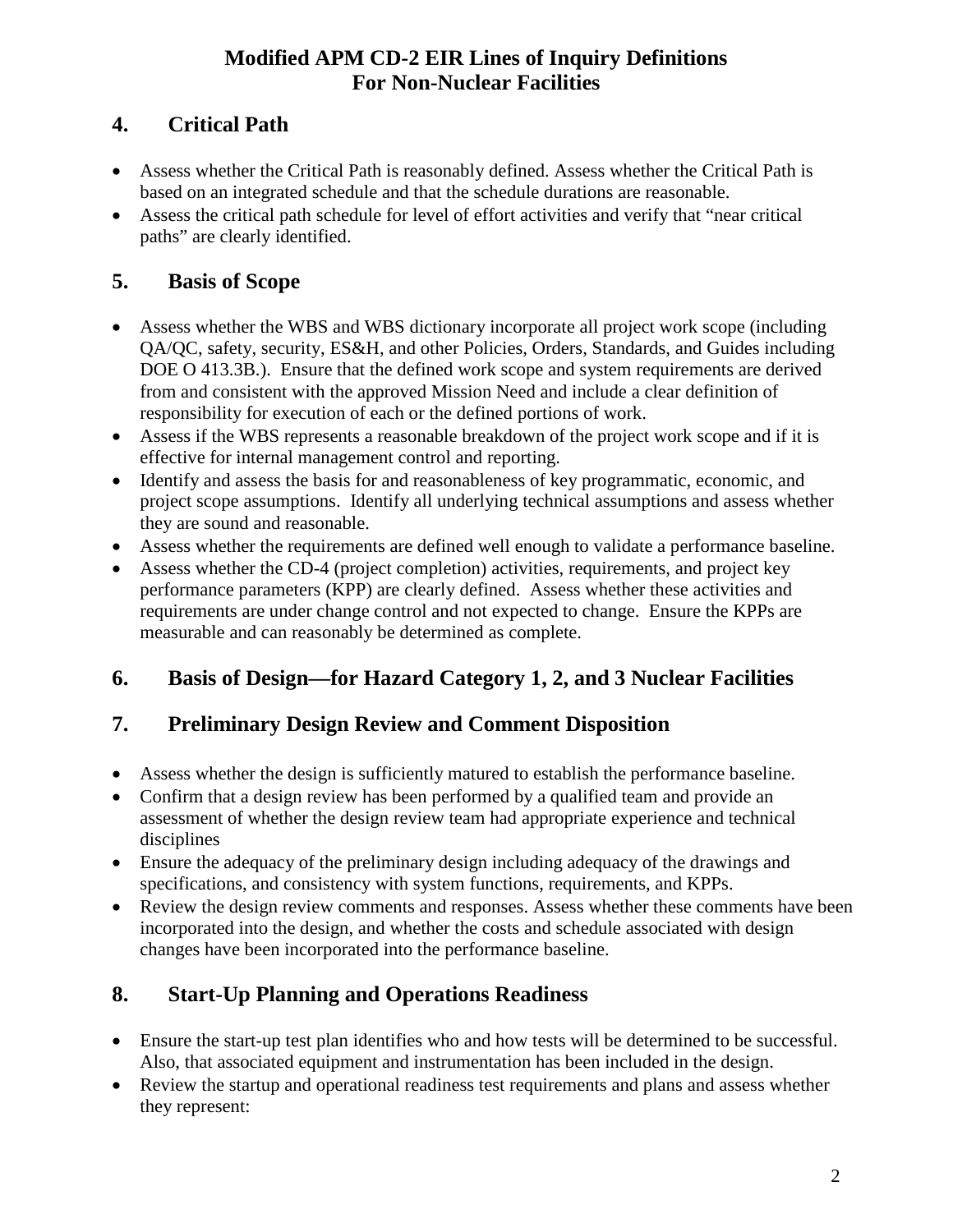- The acceptance and operational system tests required to demonstrate that the system meets design performance specifications, safety requirements, and KPPs, and Sufficient scope definition to enable reasonable estimates of cost, schedule, and resources.
- Ensure traceability of functional, operational, and safety requirements into the start-up test plan.
- Determine any exceptions taken by potential contractor or project consultants in meeting startup test specifications.
- Assess whether cost, time and resource estimates includes startup activities and have been included in the performance baseline if applicable.
- Assess whether there is sufficient cost and schedule contingency for test and equipment failure during start-up testing.
- Assess whether the start-up plan has been fully integrated with existing functional organizations including security.

#### **9. Sustainable Design**

- Assess whether the project team has identified sustainable design features, in accordance with the Energy Policy Act of 2005, Executive Order 13423, and DOE O 450.1 chg 3, and that these features have been properly accounted for within the proposed performance baseline.
- Assess whether the project is eligible for LEED certification.

### **10. New Technology and Technology Readiness—Does Not Apply to SC**

#### **11. Risk and Contingency Management**

- Describe the approach used to identify project risks.
- Assess adequacy and completeness the risk management planning including the method(s) used to identify risks, and whether a reasonably complete list of potential risks was developed and that impacts have been incorporated into the performance baseline.
- List key risks (e.g., programmatic, economic, those resulting from assumptions, technical, including those associated with use of critical technologies, design maturity, estimating methodology, etc.), impacts, and risk rankings in a table.
- Identify and assess cost and schedule contingency (both contractor and DOE).
- Ensure contingency analysis and allowances are tied to risk assessments.
- Assess adequacy of the qualitative analysis and rating (high, medium, or low) of current risks for probability of occurrence and for consequence of occurrence.
- Evaluate the adequacy of the management control process for risk status/updating.
- Ensure the project team fully understands the distinction between MR and Contingency.

### **12. Documentation and Incorporation of Lessons Learned**

• Assess whether the project team is documenting and sharing internal and external lessons learned and assess whether the project team is reviewing and incorporating lessons learned from this and other projects.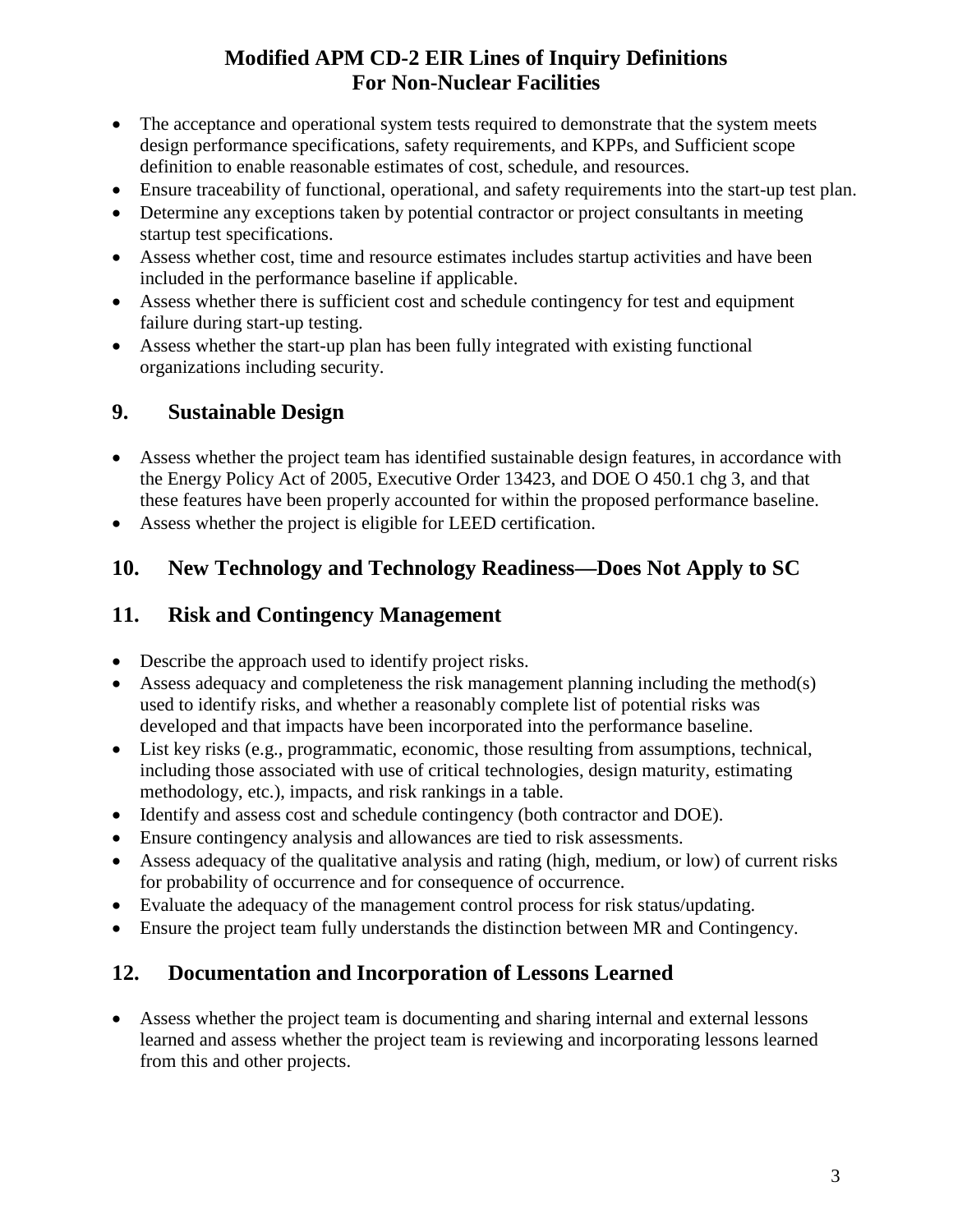### **13. Project Execution**

- Ensure DOE O 413.3B requirements are met for each Critical Decision.
- Review the Project Execution Plan (PEP) and determine if it establishes a plan for successful execution of the project, if the project is being managed and executed in accordance with the PEP, and if it is consistent with other project documents.
- Determine if the PEP has been reviewed by appropriate organizations, and if all comments have been resolved.
- Assess if all applicable Federal, state, and local government permits, licenses, and regulatory approvals, including strategies and requirements necessary to construct and operate a facility or to perform project activities are identified, resolved, and will be obtained when needed.
- Assess key inter-site and intra-site coordination issues and determine if they are identified, addressed and resolved or appropriate plans in place to accomplish resolution.
- Determine if all stakeholders are identified, and assess if their relationship to the project is evaluated, project impacts on them and their interests identified, and required interfaces with external organizations or authorities addressed.

## **14. Construction/ Execution Planning**

- Assess adequacy of construction/execution planning.
- Review the adequacy of constructability reviews to assess whether construction documents have been reviewed for accuracy, completeness, and systems coordination issues.
- Assess status of logistics including interface with operating facilities and maintenance organizations, infrastructure interfaces, adequacy of lay-down areas, temporary construction facilities, security and badging readiness, and other logistical elements.
- Identify potential coordination issues, missed details, time delays, potential liability, or intercontractor coordination items.
- Assess adequacy of construction contractor staffing to ensure adequate oversight of the work, including safety, performance, and quality.
- Determine oversight and management of the construction contractor by IPT.

### **15. Contract Management**

- Assess the current existing contract including cost, schedule, and work scope against the proposed performance baseline and identify any potential contract and project integration issues.
- Determine whether the terms of the current contract support the project and identify any gaps between the current contract and proposed performance baseline.
- Assess any planned contract modifications and requests for equitable adjustments relative to the proposed performance baseline.
- Evaluate the status of contract management, and if applicable, plans to bring the contract up to date.
- Assess draft documents to be provided to the subcontractors including submittal of documents by the subcontractors required before notice to proceed (e.g., design requirements, EVMS, and systems testing and turnover requirements).
- Ensure the project Contracting Officer is engaged and a member of the project team.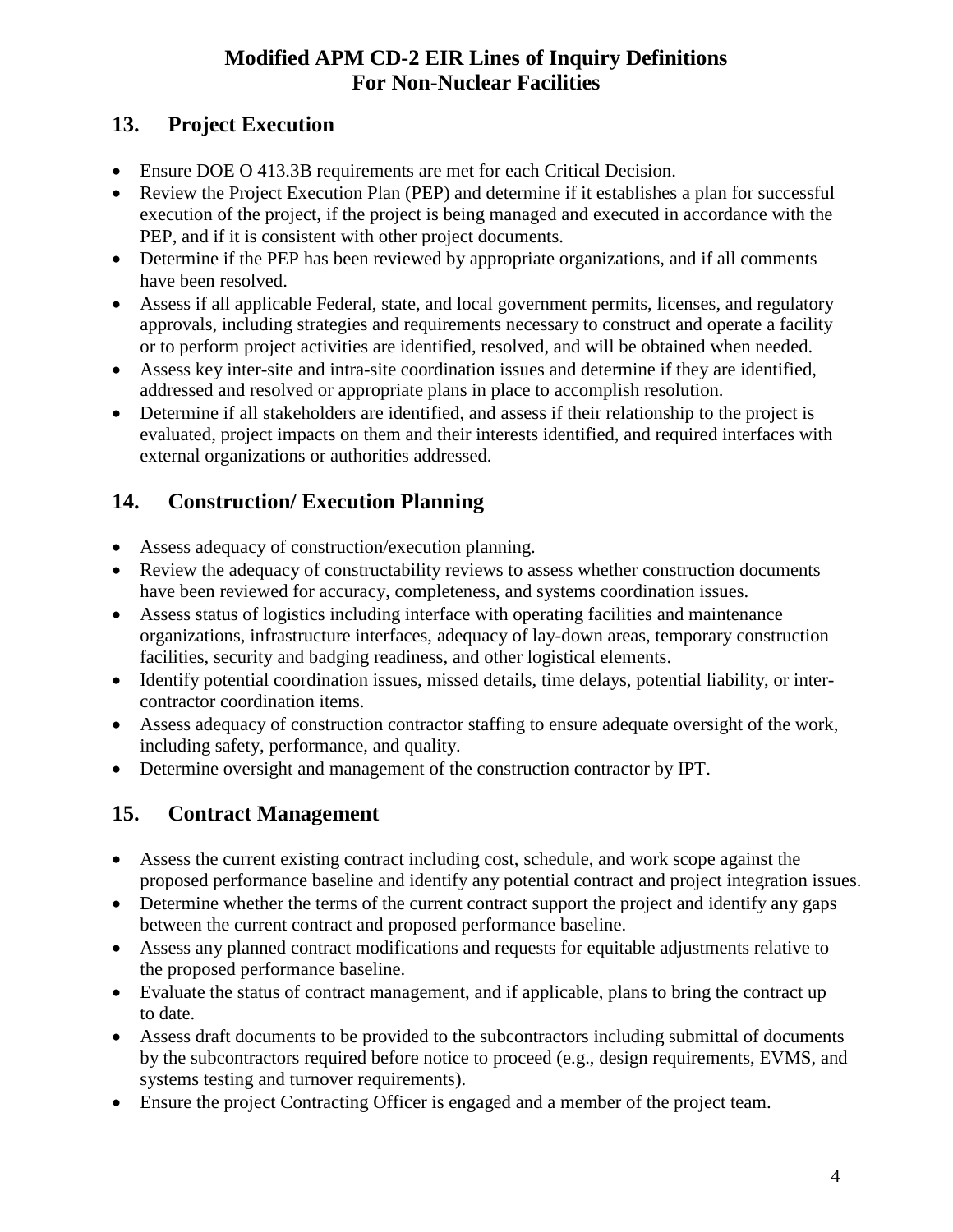### **16. Project Controls/EVMS**

- Assess whether project control systems and reports are being used to report project performance, whether the data is being analyzed and that management action is taking place.
- Evaluate the control process to ensure compliance with the American National Standards Institute (ANSI)/EIA-748A requirement.
- If the project contractor has a certified EVMS, assess whether a surveillance system is in place to maintain the system for compliance with ANSI/EIA-748A or applicable version.
- If applicable, determine if there is an EVMS certification review scheduled to occur within sufficient time and assess the project's readiness for certification review and certification.
- Ensure required reporting capability through PARS II.

## **17. Value Management/ Engineering (VM/VE)**

- Assess the applicability of VM/VE analysis has been performed with results being incorporated into the proposed performance baseline.
- Provide an assessment of the VM/VE process for this project. Include whether the VM team had a reasonable skill mix and experience background.
- Assess whether life cycle cost analysis was reasonably performed as part of the tradeoff studies and various alternatives reviewed.

## **18. Acquisition Strategy/ Plan**

- Review the Acquisition Strategy/Plan to determine if a strategy/plan for successful execution of the project is established, if the project is being executed in accordance with the strategy/plan, and it is consistent with other project documentation.
- Review the Acquisition Strategy/Plan to determine if there have been any significant changes and if the acquisition approach continues to represent the best value to the government.
- Assess whether there are adequate contractor incentives (and disincentives).
- Evaluate any changes from previously approved Acquisition Strategies/Plans and assess whether the current Strategy/Plan still represents best value to the Government.

# **19. Integrated Project Team (IPT)**

- Review the IPT Charters and determine if all appropriate disciplines are included and adequately resourced or designated to execute the project successfully.
- Confirm that roles, responsibilities and authority are defined clearly.
- Assess whether there is an effective working relationship with all parties involved.
- Confirm that the FPD is certified at the appropriate level to manage this project.
- Identify any deficiencies in the IPTs that could hinder successful execution of the project.